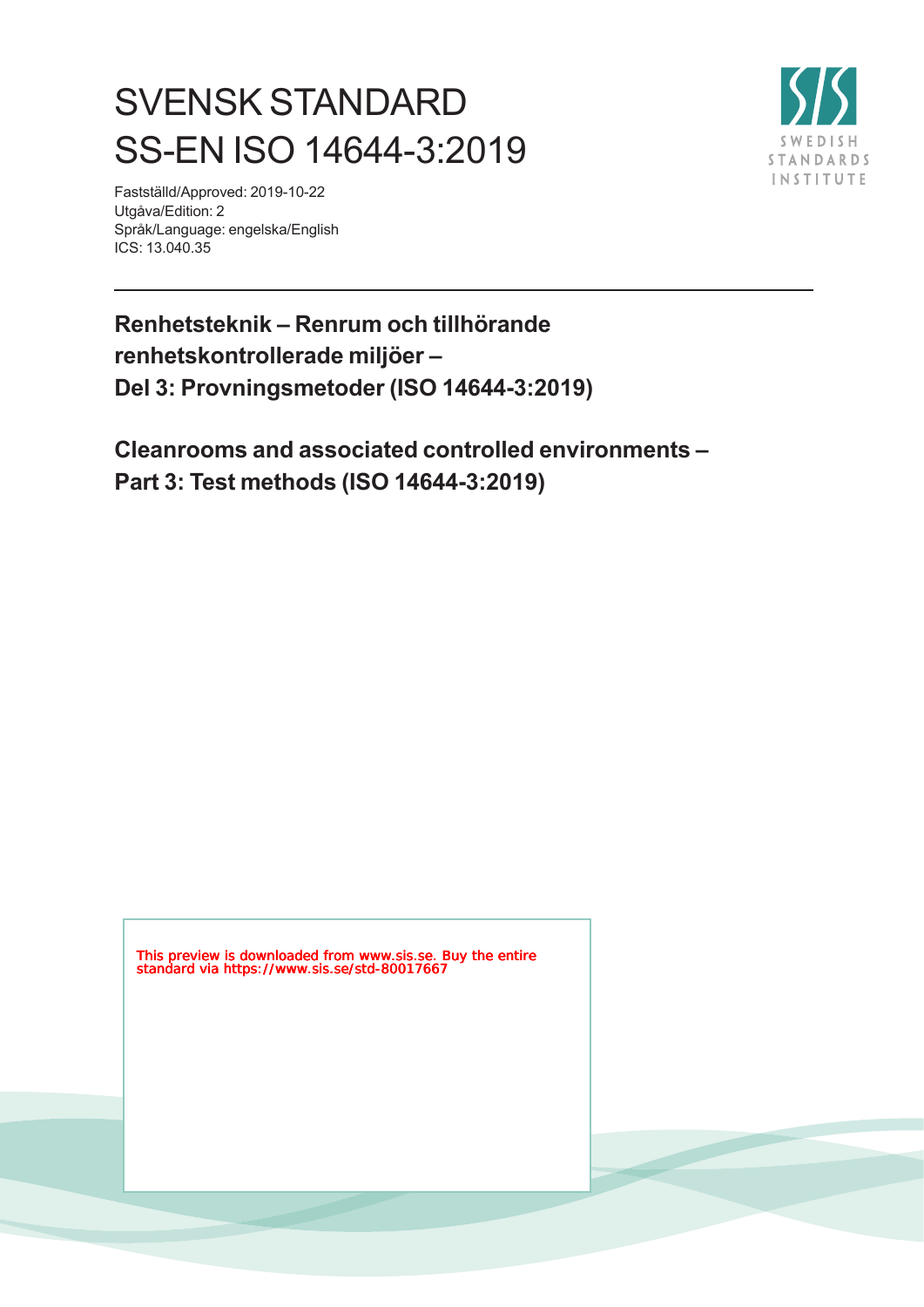# Standarder får världen att fungera

*SIS (Swedish Standards Institute) är en fristående ideell förening med medlemmar från både privat och offentlig sektor. Vi är en del av det europeiska och globala nätverk som utarbetar internationella standarder. Standarder är dokumenterad kunskap utvecklad av framstående aktörer inom industri, näringsliv och samhälle och befrämjar handel över gränser, bidrar till att processer och produkter blir säkrare samt effektiviserar din verksamhet.* 

#### **Delta och påverka**

Som medlem i SIS har du möjlighet att påverka framtida standarder inom ditt område på nationell, europeisk och global nivå. Du får samtidigt tillgång till tidig information om utvecklingen inom din bransch.

#### **Ta del av det färdiga arbetet**

Vi erbjuder våra kunder allt som rör standarder och deras tillämpning. Hos oss kan du köpa alla publikationer du behöver – allt från enskilda standarder, tekniska rapporter och standardpaket till handböcker och onlinetjänster. Genom vår webbtjänst e-nav får du tillgång till ett lättnavigerat bibliotek där alla standarder som är aktuella för ditt företag finns tillgängliga. Standarder och handböcker är källor till kunskap. Vi säljer dem.

#### **Utveckla din kompetens och lyckas bättre i ditt arbete**

Hos SIS kan du gå öppna eller företagsinterna utbildningar kring innehåll och tillämpning av standarder. Genom vår närhet till den internationella utvecklingen och ISO får du rätt kunskap i rätt tid, direkt från källan. Med vår kunskap om standarders möjligheter hjälper vi våra kunder att skapa verklig nytta och lönsamhet i sina verksamheter.

**Vill du veta mer om SIS eller hur standarder kan effektivisera din verksamhet är du välkommen in på www.sis.se eller ta kontakt med oss på tel 08-555 523 00.**

# Standards make the world go round

*SIS (Swedish Standards Institute) is an independent non-profit organisation with members from both the private and public sectors. We are part of the European and global network that draws up international standards. Standards consist of documented knowledge developed by prominent actors within the industry, business world and society. They promote cross-border trade, they help to make processes and products safer and they streamline your organisation.*

#### **Take part and have influence**

As a member of SIS you will have the possibility to participate in standardization activities on national, European and global level. The membership in SIS will give you the opportunity to influence future standards and gain access to early stage information about developments within your field.

#### **Get to know the finished work**

We offer our customers everything in connection with standards and their application. You can purchase all the publications you need from us - everything from individual standards, technical reports and standard packages through to manuals and online services. Our web service e-nav gives you access to an easy-to-navigate library where all standards that are relevant to your company are available. Standards and manuals are sources of knowledge. We sell them.

#### **Increase understanding and improve perception**

With SIS you can undergo either shared or in-house training in the content and application of standards. Thanks to our proximity to international development and ISO you receive the right knowledge at the right time, direct from the source. With our knowledge about the potential of standards, we assist our customers in creating tangible benefit and profitability in their organisations.

**If you want to know more about SIS, or how standards can streamline your organisation, please visit www.sis.se or contact us on phone +46 (0)8-555 523 00**



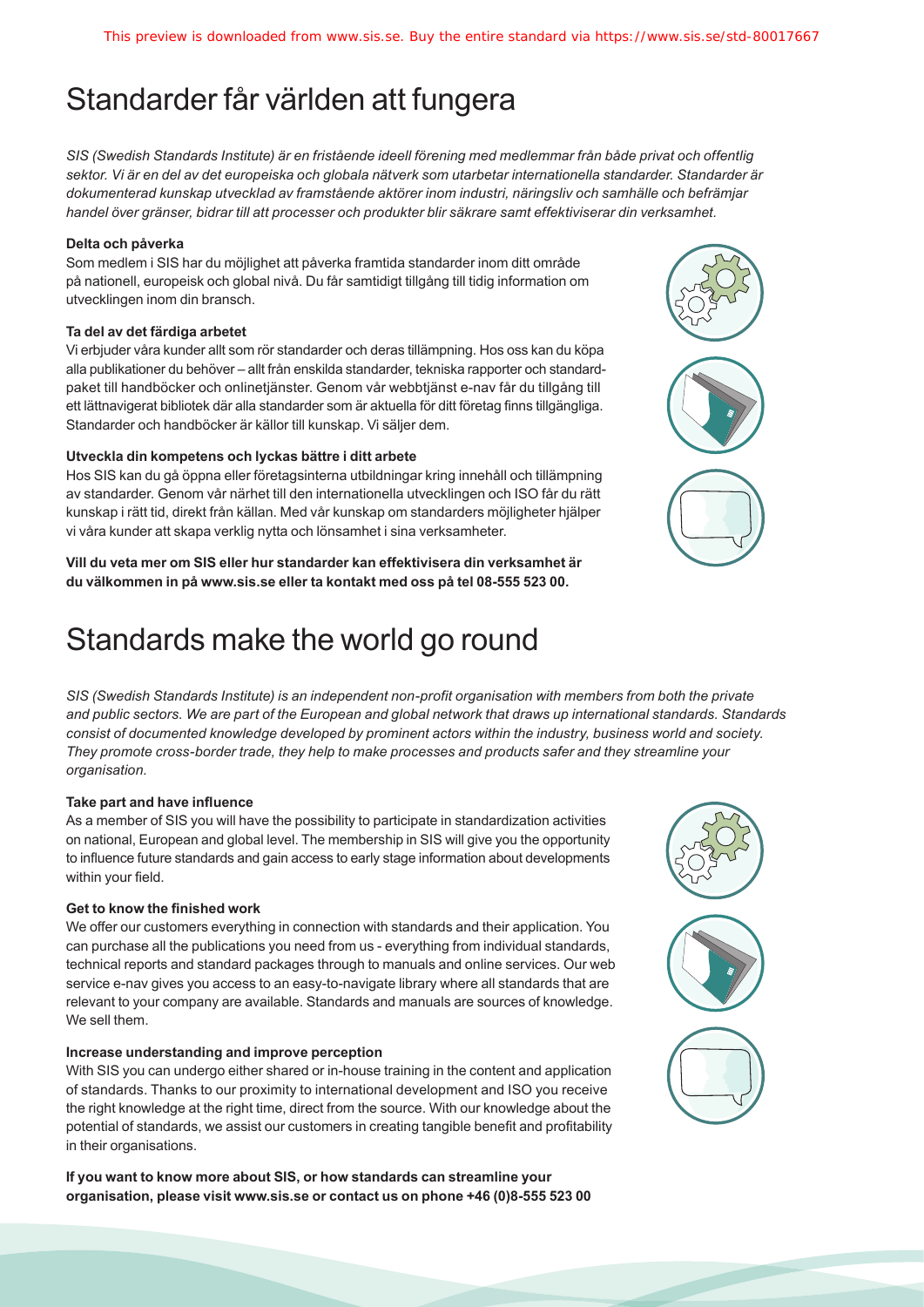Europastandarden EN ISO 14644-3:2019 gäller som svensk standard. Detta dokument innehåller den officiella engelska versionen av EN ISO 14644-3:2019.

Denna standard ersätter SS-EN ISO 14644-3:2005, utgåva 1

The European Standard EN ISO 14644-3:2019 has the status of a Swedish Standard. This document contains the official version of EN ISO 14644-3:2019.

This standard supersedes the SS-EN ISO 14644-3:2005, edition 1

© Copyright/Upphovsrätten till denna produkt tillhör SIS, Swedish Standards Institute, Stockholm, Sverige. Användningen av denna produkt regleras av slutanvändarlicensen som återfinns i denna produkt, se standardens sista sidor.

© Copyright SIS, Swedish Standards Institute, Stockholm, Sweden. All rights reserved. The use of this product is governed by the end-user licence for this product. You will find the licence in the end of this document.

*Upplysningar om sakinnehållet i standarden lämnas av SIS, Swedish Standards Institute, telefon 08-555 520 00. Standarder kan beställas hos SIS som även lämnar allmänna upplysningar om svensk och utländsk standard.*

*Information about the content of the standard is available from the Swedish Standards Institute (SIS), telephone +46 8 555 520 00. Standards may be ordered from SIS, who can also provide general information about Swedish and foreign standards.*

Denna standard är framtagen av kommittén för Renhetsteknik, SIS/TK 108.

Har du synpunkter på innehållet i den här standarden, vill du delta i ett kommande revideringsarbete eller vara med och ta fram andra standarder inom området? Gå in på www.sis.se - där hittar du mer information.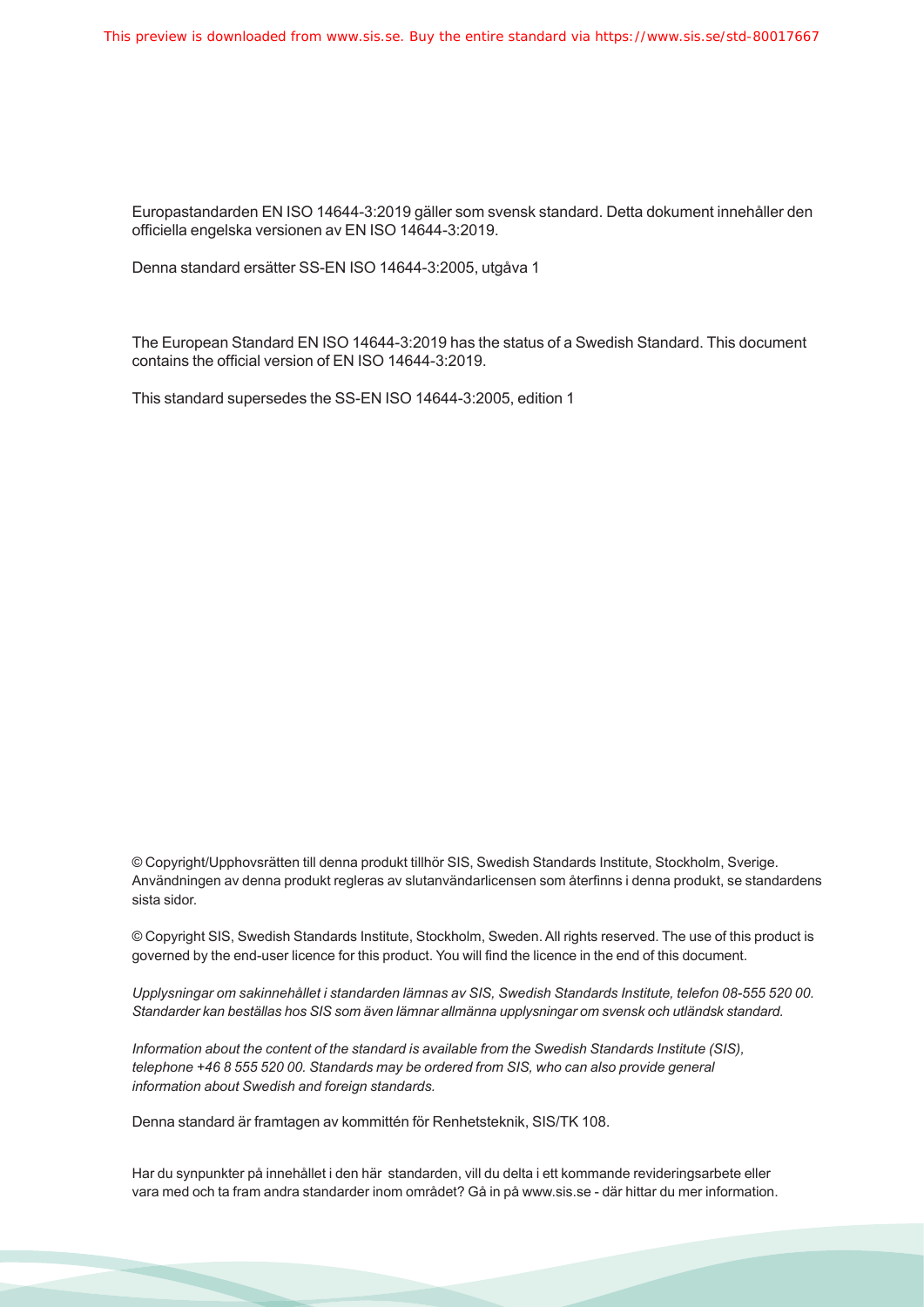This preview is downloaded from www.sis.se. Buy the entire standard via https://www.sis.se/std-80017667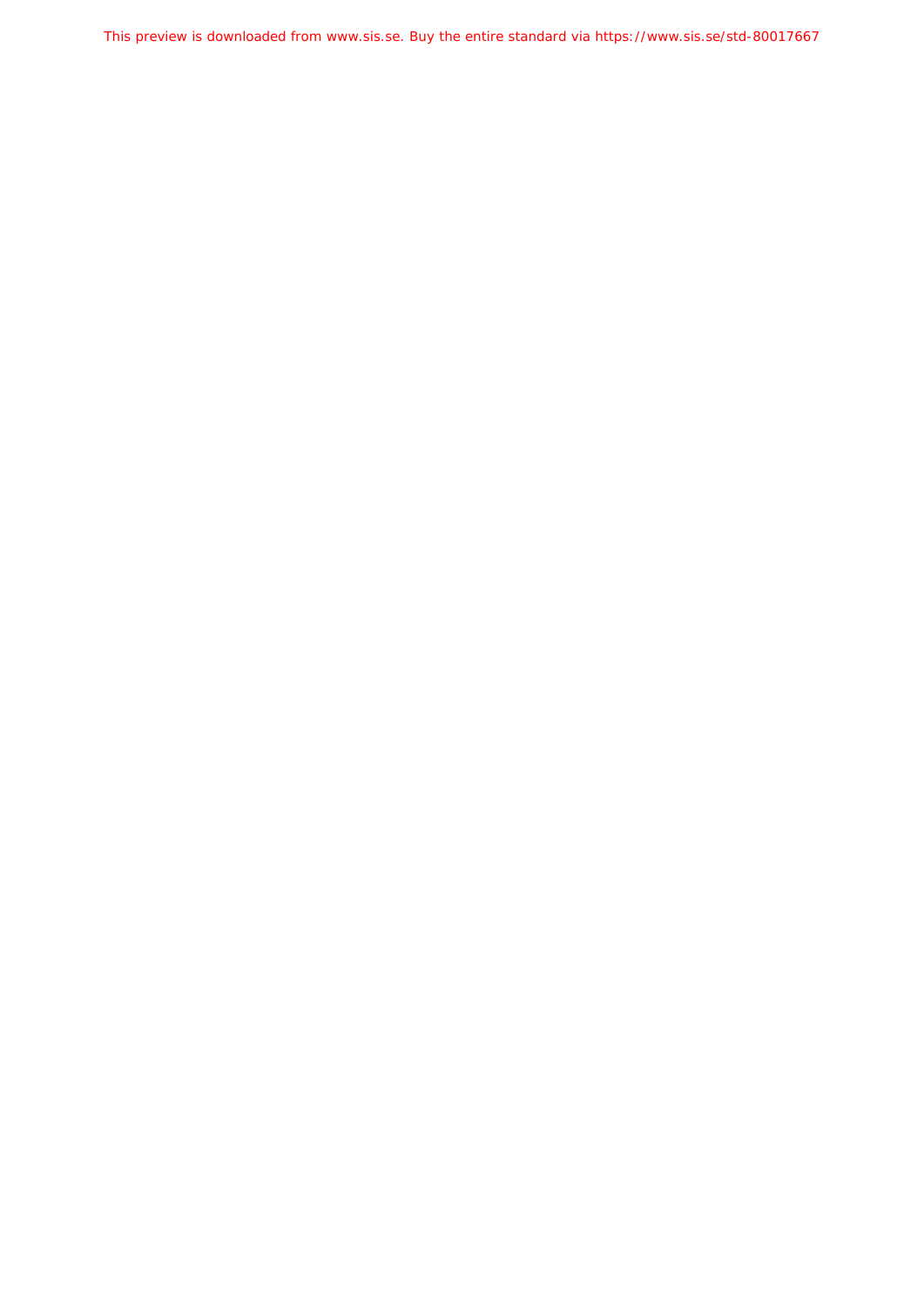### EUROPEAN STANDARD

# **EN ISO 14644-3**

# NORME EUROPÉENNE

### EUROPÄISCHE NORM

October 2019

ICS 13.040.35 Supersedes EN ISO 14644-3:2005

English Version

### Cleanrooms and associated controlled environments - Part 3: Test methods (ISO 14644-3:2019)

Salles propres et environnements maîtrisés apparentés - Partie 3: Méthodes d'essai (ISO 14644-3:2019)

Reinräume und zugehörige Reinraumbereiche - Teil 3: Prüfverfahren (ISO 14644-3:2019)

This European Standard was approved by CEN on 24 July 2019.

CEN members are bound to comply with the CEN/CENELEC Internal Regulations which stipulate the conditions for giving this European Standard the status of a national standard without any alteration. Up-to-date lists and bibliographical references concerning such national standards may be obtained on application to the CEN-CENELEC Management Centre or to any CEN member.

This European Standard exists in three official versions (English, French, German). A version in any other language made by translation under the responsibility of a CEN member into its own language and notified to the CEN-CENELEC Management Centre has the same status as the official versions.

CEN members are the national standards bodies of Austria, Belgium, Bulgaria, Croatia, Cyprus, Czech Republic, Denmark, Estonia, Finland, France, Germany, Greece, Hungary, Iceland, Ireland, Italy, Latvia, Lithuania, Luxembourg, Malta, Netherlands, Norway, Poland, Portugal, Republic of North Macedonia, Romania, Serbia, Slovakia, Slovenia, Spain, Sweden, Switzerland, Turkey and United Kingdom.



EUROPEAN COMMITTEE FOR STANDARDIZATION COMITÉ EUROPÉEN DE NORMALISATION EUROPÄISCHES KOMITEE FÜR NORMUNG

**CEN-CENELEC Management Centre: Avenue Marnix 17, B-1000 Brussels**

© 2019 CEN All rights of exploitation in any form and by any means reserved Ref. No. EN ISO 14644-3:2019: E worldwide for CEN national Members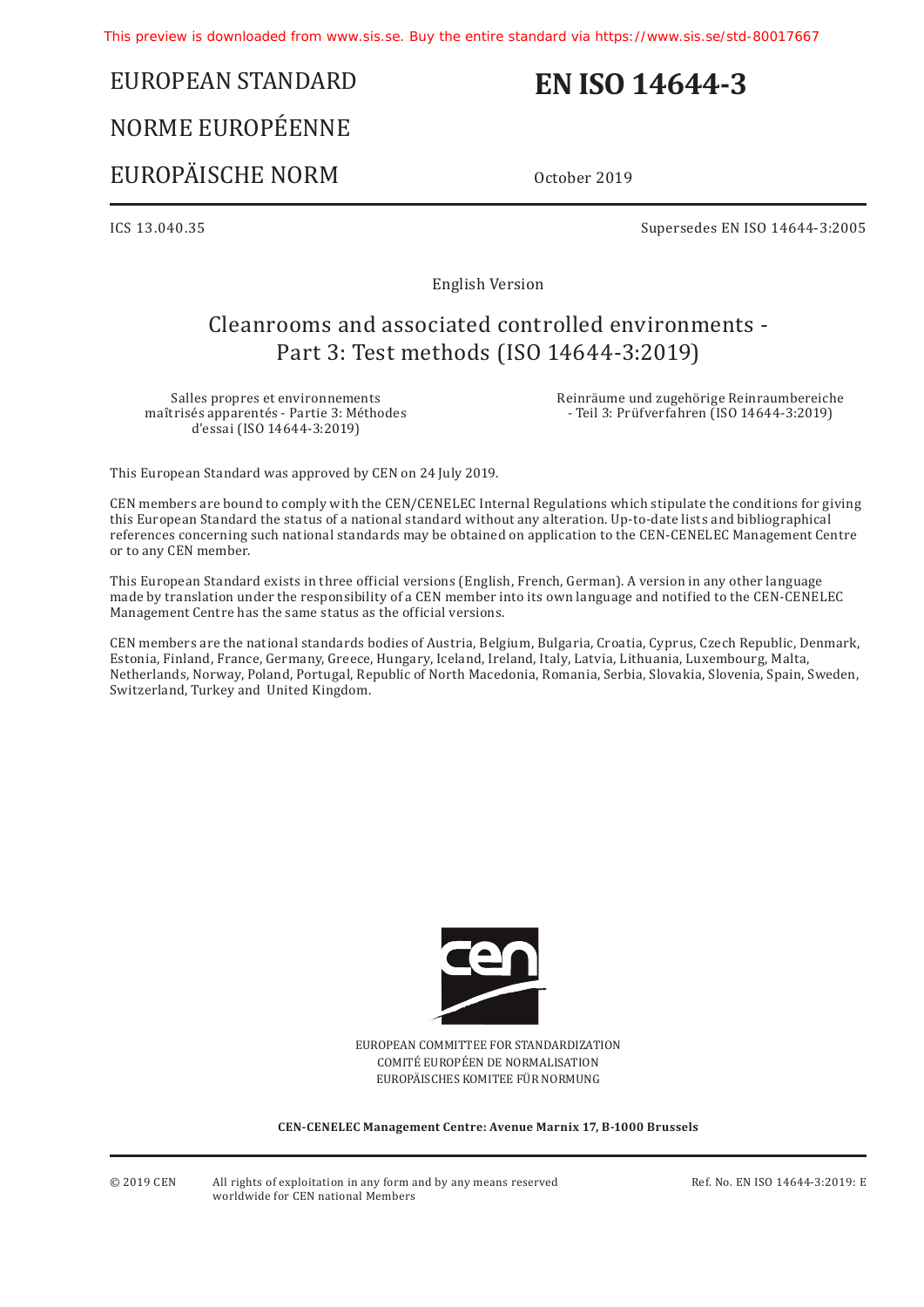# **Contents**

| . .<br>۹<br>×<br>v<br>× |
|-------------------------|
|-------------------------|

| 1                |     |        |  |  |  |
|------------------|-----|--------|--|--|--|
| 2                |     |        |  |  |  |
| 3                |     |        |  |  |  |
|                  | 3.1 |        |  |  |  |
|                  | 3.2 |        |  |  |  |
|                  | 3.3 |        |  |  |  |
|                  | 3.4 |        |  |  |  |
|                  | 3.5 |        |  |  |  |
|                  | 3.6 |        |  |  |  |
|                  | 3.7 |        |  |  |  |
| $\boldsymbol{4}$ |     |        |  |  |  |
|                  | 4.1 |        |  |  |  |
|                  |     | 4.1.1  |  |  |  |
|                  |     | 4.1.2  |  |  |  |
|                  | 4.2 |        |  |  |  |
|                  |     | 4.2.1  |  |  |  |
|                  |     | 4.2.2  |  |  |  |
|                  |     | 4.2.3  |  |  |  |
|                  |     | 4.2.4  |  |  |  |
|                  |     | 4.2.5  |  |  |  |
|                  |     | 4.2.6  |  |  |  |
|                  |     | 4.2.7  |  |  |  |
|                  |     | 4.2.8  |  |  |  |
|                  |     | 4.2.9  |  |  |  |
|                  |     | 4.2.10 |  |  |  |
|                  |     | 4.2.11 |  |  |  |
| 5                |     |        |  |  |  |
|                  |     |        |  |  |  |
|                  |     |        |  |  |  |
|                  |     |        |  |  |  |
|                  |     |        |  |  |  |
|                  |     |        |  |  |  |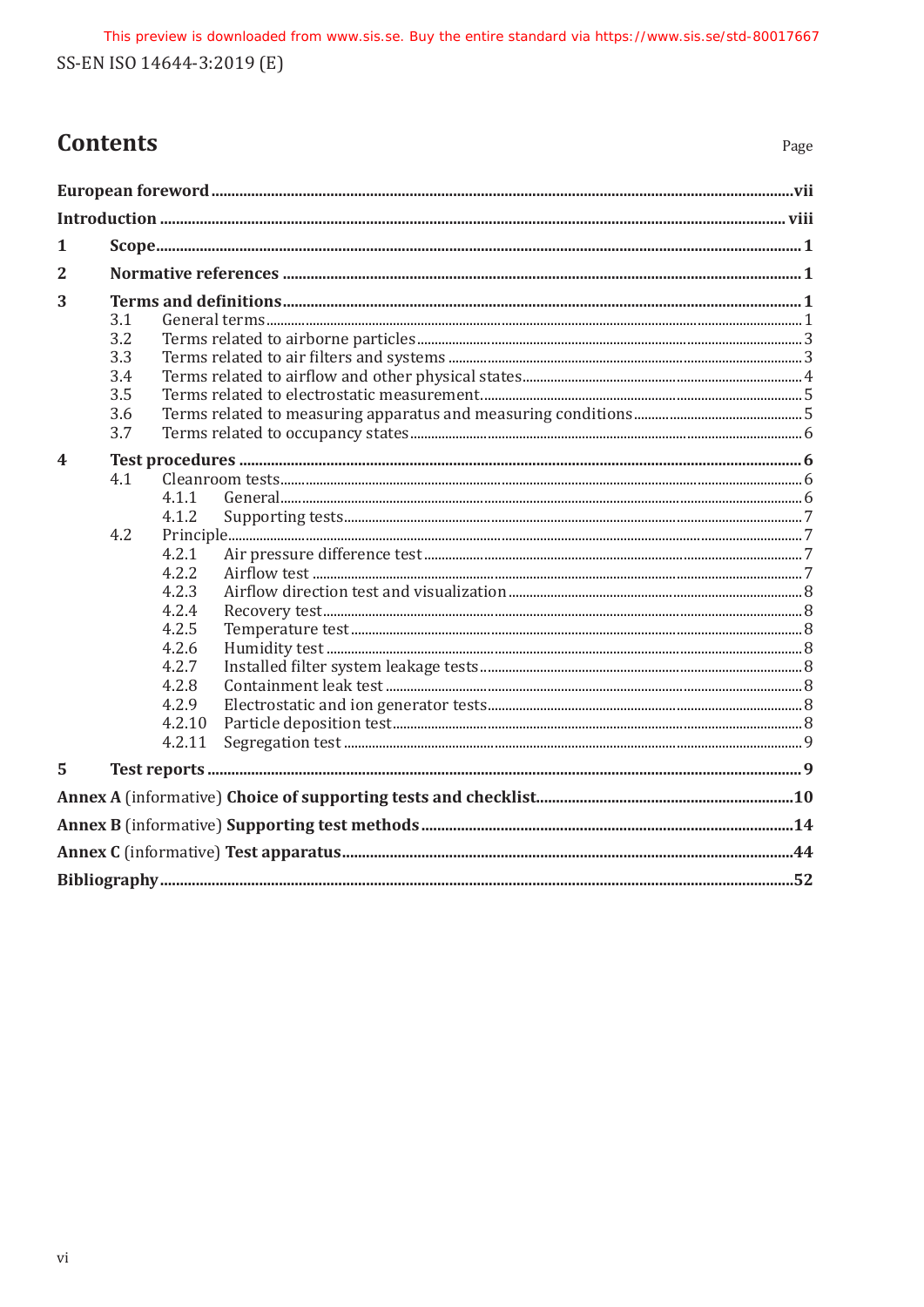# **European foreword**

This document (EN ISO 14644-3:2019) has been prepared by Technical Committee ISO/TC 209 "Cleanrooms and associated controlled environments" in collaboration with Technical Committee CEN/ TC 243 "Cleanroom technology" the secretariat of which is held by BSI.

This European Standard shall be given the status of a national standard, either by publication of an identical text or by endorsement, at the latest by April 2020, and conflicting national standards shall be withdrawn at the latest by April 2020.

Attention is drawn to the possibility that some of the elements of this document may be the subject of patent rights. CEN shall not be held responsible for identifying any or all such patent rights.

This document supersedes EN ISO 14644-3:2005.

According to the CEN-CENELEC Internal Regulations, the national standards organizations of the following countries are bound to implement this European Standard: Austria, Belgium, Bulgaria, Croatia, Cyprus, Czech Republic, Denmark, Estonia, Finland, France, Germany, Greece, Hungary, Iceland, Ireland, Italy, Latvia, Lithuania, Luxembourg, Malta, Netherlands, Norway, Poland, Portugal, Republic of North Macedonia, Romania, Serbia, Slovakia, Slovenia, Spain, Sweden, Switzerland, Turkey and the United Kingdom.

#### **Endorsement notice**

The text of ISO 14644-3:2019 has been approved by CEN as EN ISO 14644-3:2019 without any modification.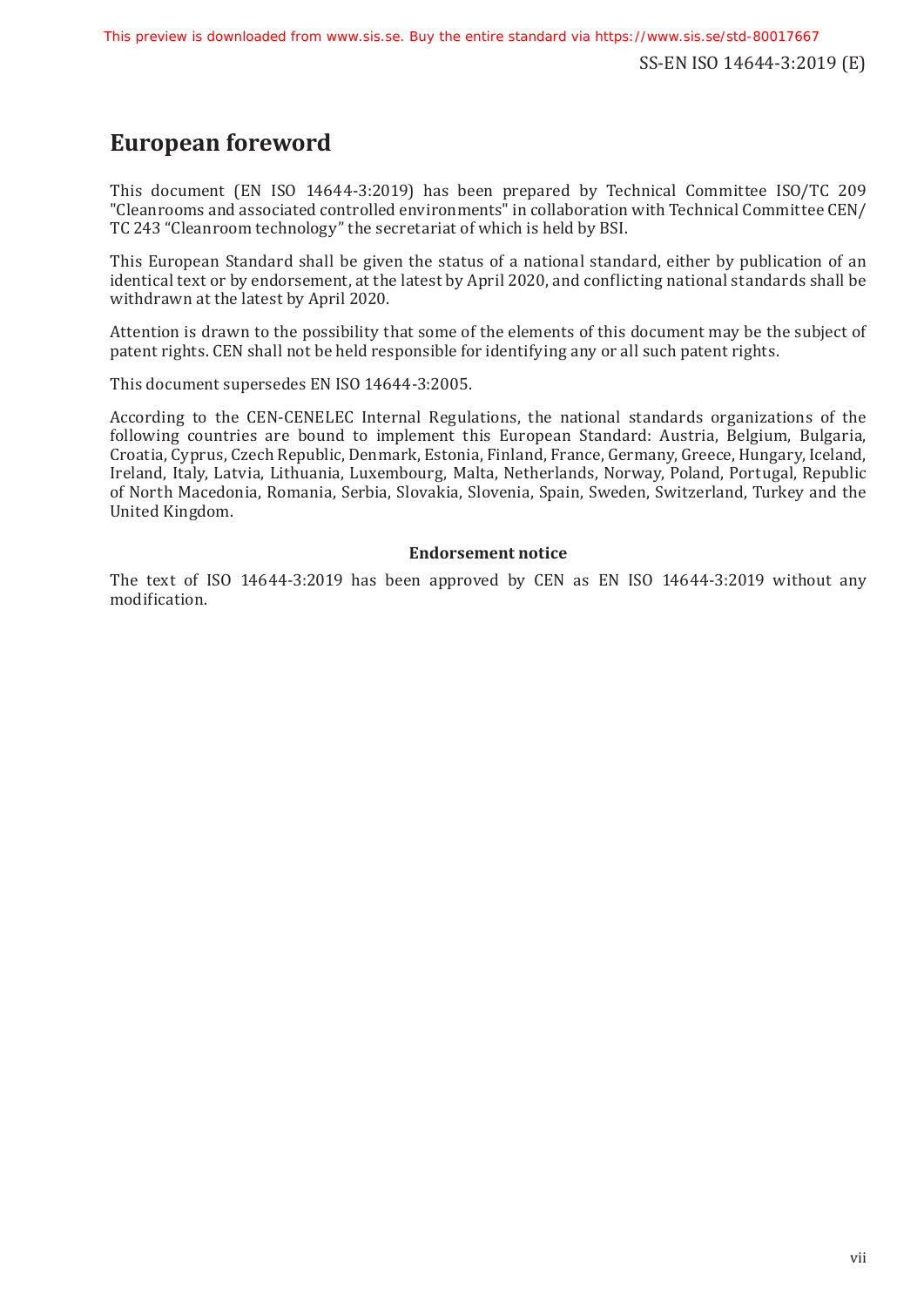### **Introduction**

Cleanrooms and associated controlled environments provide control of contamination to levels appropriate for accomplishing contamination-sensitive activities. Products and processes that benefit from the control of airborne contamination include those in such industries as aerospace, microelectronics, pharmaceuticals, medical devices, healthcare and food.

This document sets out appropriate test methods for measuring the performance of a cleanroom, a clean zone or an associated controlled environment, including separative devices and controlled zones, together with all associated structures, air treatment systems, services and utilities.

NOTE Not all cleanroom parameter test procedures are shown in this document. The procedure and apparatus for the test carried out for the air cleanliness classes by particle concentration and for macroparticles are provided in ISO 14644-1,[1] and specifications for monitoring air cleanliness by nanoscale particle concentrations are provided in ISO 14644-12.[8] The procedures and apparatus to characterize other parameters, of concern in cleanrooms and clean zones used for specific products or processes, are discussed elsewhere in other documents prepared by ISO/TC 209 [for example, procedures for control and measurement of viable materials (ISO 14698 series), testing cleanroom functionality (ISO 14644-4[3]), and testing of separative devices (ISO 14644-7[4])]. In addition, other standards can be considered to be applicable. Other cleanliness attribute levels can be determined using ISO 14644-8[5] (levels of air cleanliness by chemicals), ISO 14644-9[6] (levels of surface cleanliness by particle concentration) and ISO 14644-10[7] (levels of surface cleanliness by chemical concentration).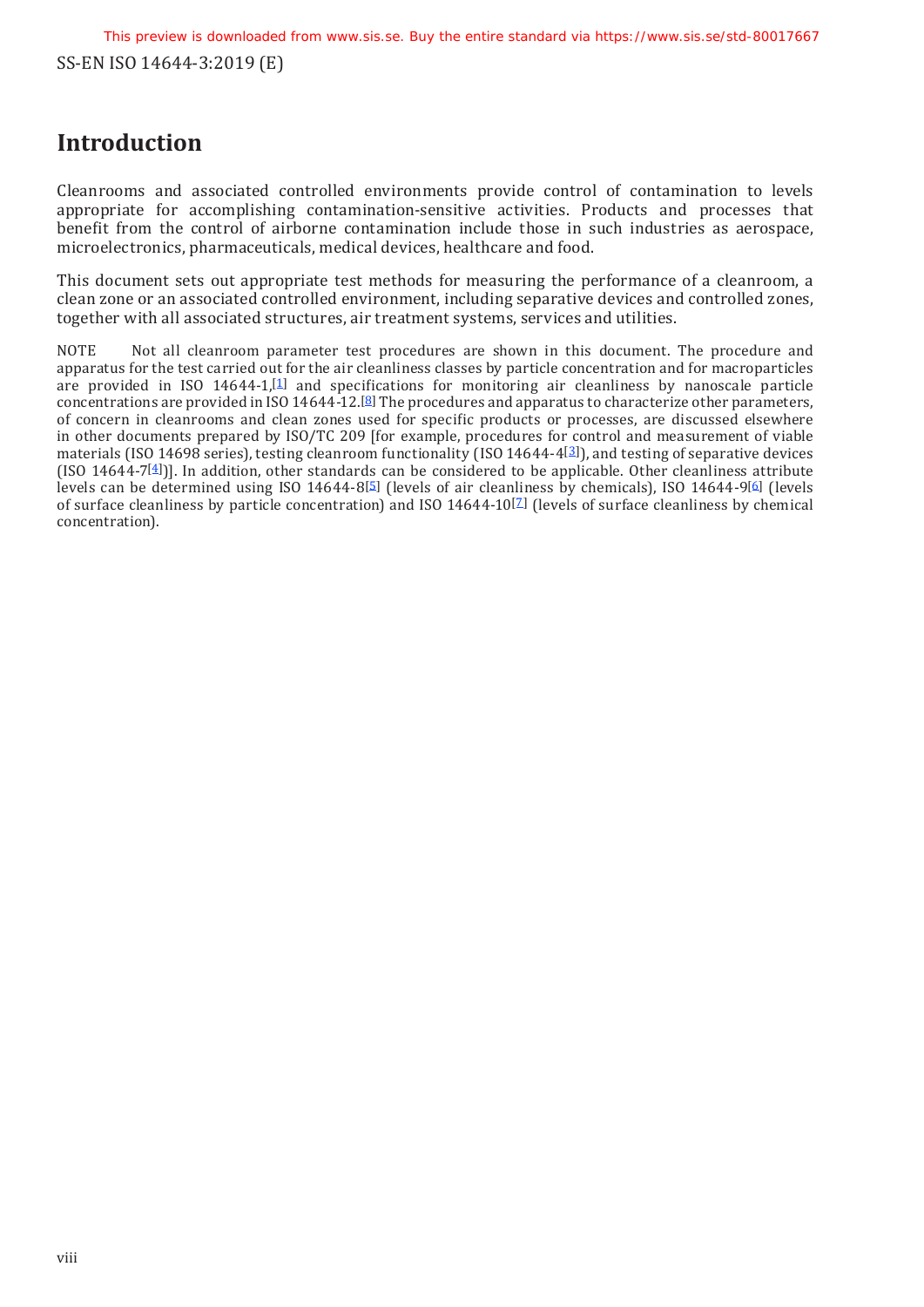# **Cleanrooms and associated controlled environments —**

# Part 3: **Test methods**

### **1 Scope**

This document provides test methods in support of the operation for cleanrooms and clean zones to meet air cleanliness classification, other cleanliness attributes and related controlled conditions.

Performance tests are specified for two types of cleanrooms and clean zones: those with unidirectional airflow and those with non-unidirectional airflow, in three possible occupancy states: as-built, at-rest and operational.

The test methods, recommended test apparatus and test procedures for determining performance parameters are provided. Where the test method is affected by the type of cleanroom or clean zone, alternative procedures are suggested.

For some of the tests, several different methods and apparatus are recommended to accommodate different end-use considerations. Alternative methods not included in this document can be used by agreement between customer and supplier. Alternative methods do not necessarily provide equivalent measurements.

This document is not applicable to the measurement of products or of processes in cleanrooms, clean zones or separative devices.

NOTE This document does not purport to address safety considerations associated with its use (for example, when using hazardous materials, operations and equipment). It is the responsibility of the user of this document to establish appropriate safety and health practices and to determine the applicability of regulatory limitations prior to use.

### **2 Normative references**

There are no normative references in this document.

### **3 Terms and definitions**

For the purposes of this document, the following terms and definitions apply.

ISO and IEC maintain terminological databases for use in standardization at the following addresses:

- ISO Online browsing platform: available at [https://www.iso.org/obp](https://www.iso.org/obp/ui)
- IEC Electropedia: available at<http://www.electropedia.org/>

### **3.1 General terms**

**3.1.1**

#### **cleanroom**

room within which the number concentration of *airborne particles* (3.2.1) is controlled and classified, and which is designed, constructed and operated in a manner to control the introduction, generation and retention of particles inside the room

Note 1 to entry: The class of airborne *particle concentration* (3.2.4) is specified.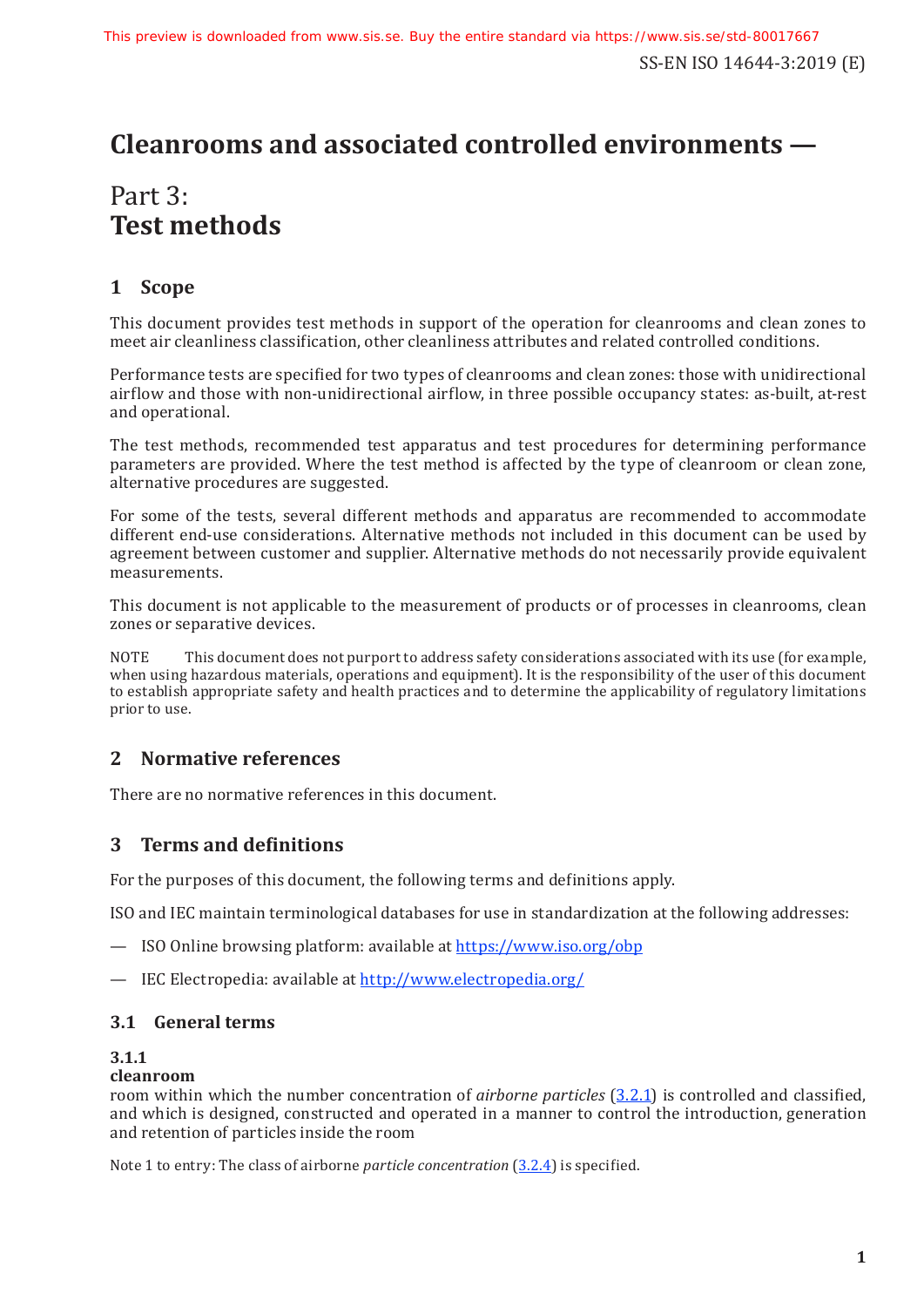This preview is downloaded from www.sis.se. Buy the entire standard via https://www.sis.se/std-80017667

### SS-EN ISO 14644-3:2019 (E)

Note 2 to entry: Levels of other cleanliness attributes such as chemical, viable or nanoscale concentrations in the air, and also surface cleanliness in terms of particle, nanoscale, chemical and viable concentrations might also be specified and controlled.

Note 3 to entry: Other relevant physical parameters might also be controlled as required, e.g. temperature, humidity, pressure, vibration and electrostatic.

[SOURCE: ISO 14644-1:2015, 3.1.1]

#### **3.1.2**

#### **clean zone**

defined space within which the number concentration of *airborne particles* (3.2.1) is controlled and classified, and which is constructed and operated in a manner to control the introduction, generation and retention of contaminants inside the space

Note 1 to entry: The class of airborne *particle concentration* (3.2.4) is specified.

Note 2 to entry: Levels of other cleanliness attributes such as chemical, viable or nanoscale concentrations in the air, and also surface cleanliness in terms of particle, nanoscale, chemical and viable concentrations might also be specified and controlled.

Note 3 to entry: A clean zone(s) can be a defined space within a *cleanroom* (3.1.1) or might be achieved by a separative device. Such a device can be located inside or outside a cleanroom.

Note 4 to entry: Other relevant physical parameters might also be controlled as required, e.g. temperature, humidity, pressure, vibration and electrostatic.

[SOURCE: ISO 14644-1:2015, 3.1.2]

#### **3.1.3**

#### **installation**

*cleanroom* (3.1.1) or one or more *clean zones* (3.1.2), together with all associated structures, airtreatment systems, services and utilities

[SOURCE: ISO 14644-1:2015, 3.1.3]

#### **3.1.4**

#### **separative device**

equipment utilizing constructional and dynamic means to create assured levels of separation between the inside and outside of a defined volume

Note 1 to entry: Some industry-specific examples of separative devices are clean air hoods, containment enclosures, glove boxes, isolators and mini-environments.

[SOURCE: ISO 14644-7:2004, 3.17]

#### **3.1.5**

#### **resolution**

smallest change in a quantity being measured that causes a perceptible change in the corresponding indication

Note 1 to entry: Resolution can depend on, for example, noise (internal or external) or friction. It may also depend on the value of a quantity being measured.

[SOURCE: ISO 14644-1:2015, 3.4.1]

#### **3.1.6**

#### **sensitivity**

quotient of the change in an indication of a measuring system and the corresponding change in a value of the quantity being measured